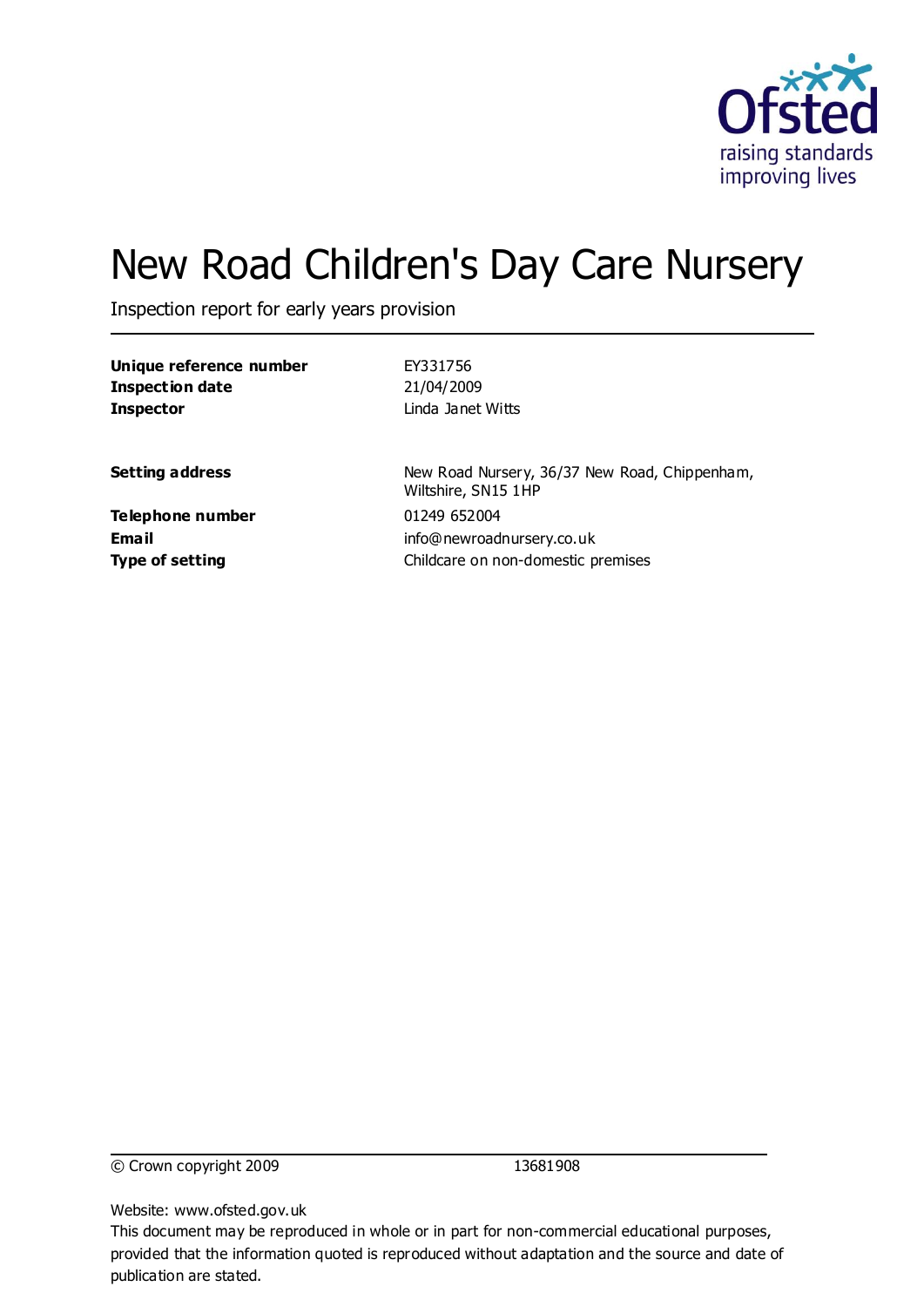#### **Introduction**

This inspection was carried out by Ofsted under Sections 49 and 50 of the Childcare Act 2006 on the quality and standards of the registered early years provision. 'Early years provision' refers to provision regulated by Ofsted for children from birth to 31 August following their fifth birthday (the early years age group). The registered person must ensure that this provision complies with the statutory framework for children's learning, development and welfare, known as the *Early* Years Foundation Stage.

The provider must provide a copy of this report to all parents with children at the setting where reasonably practicable. The provider must provide a copy of the report to any other person who asks for one, but may charge a fee for this service (The Childcare (Inspection) Regulations 2008 regulations 9 and 10).

The setting also makes provision for children older than the early years age group which is registered on the voluntary and/or compulsory part(s) of the Childcare Register. This report does not include an evaluation of that provision, but a comment about compliance with the requirements of the Childcare Register is included in Annex B.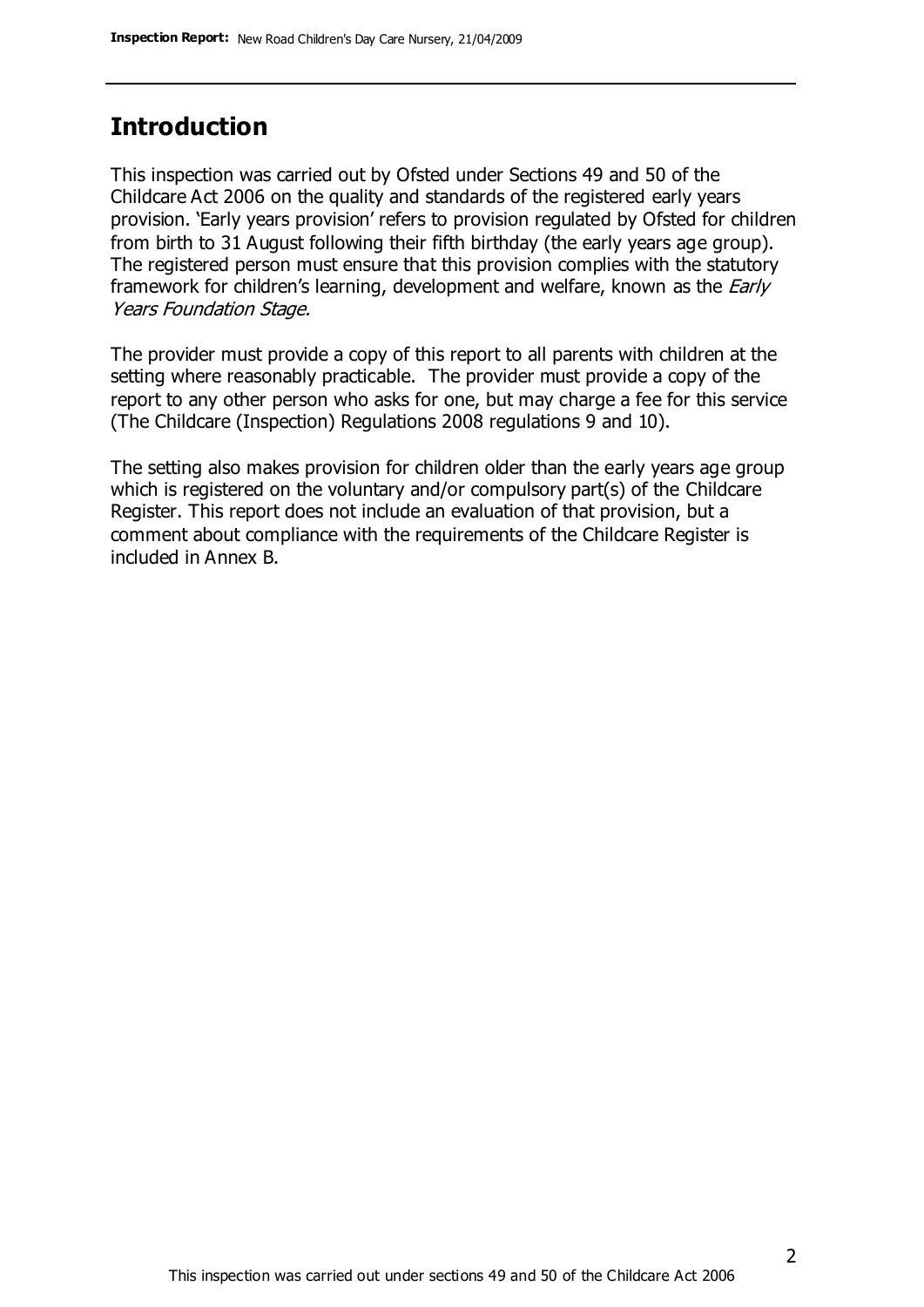# **Description of the setting**

New Road Nursery first opened in 1992 and was re-registered by the current owners in March 2006. The nursery is based in two converted houses and is located in the centre of Chippenham, Wiltshire. It is registered on the Early Years Register and both the compulsory and voluntary parts of the Childcare Register. Children are accepted from birth to 11 years and the nursery is registered to care for a maximum of 52 children aged under eight years, at any one time.

The nursery serves the local community and is open all year. It opens each weekday from 08.00 to 18.00. School-age children attend before and after school and during school holidays and are delivered to and collected from local schools. There are currently 185 children on roll of whom 157 are in the early years age range, and of these, 39 are in receipt of government funding for nursery education. The nursery welcomes children with learning difficulties and disabilities, and also those for whom English is an additional language. Due to the various levels within the nursery and access via stairs and steps access for wheelchair users could be difficult.

The nursery premises is organised so that children are cared for in age related groups, each with their own base playroom. There are also sleep rooms, nappy changing and toilet facilities. The nursery has a large garden available for children of all ages to use. The local park is also used frequently.

There are 21 members of staff, 16 of whom hold relevant child care qualifications at level 3 or above. The setting receives local authority teacher support.

## **Overall effectiveness of the early years provision**

Overall the quality of the provision is outstanding. The nursery recognises the uniqueness of each child that attends and ensures that every child is nurtured in their care, learning and play. The partnership with parents, outside professionals and other settings that children attend is exemplary. Highly effective systems to monitor and assess the effectiveness of the nursery provision lead to improvement. As a result of the commitment of the owners and staff working together the nursery is a well-organised, welcoming environment where children and adults thrive.

## **What steps need to be taken to improve provision further?**

To further improve the high quality early years provision the registered person should consider:

• consider varying the observation methods used, for example, using planned tracking observations as well as the spontaneous observations of achievements made during the course of children's play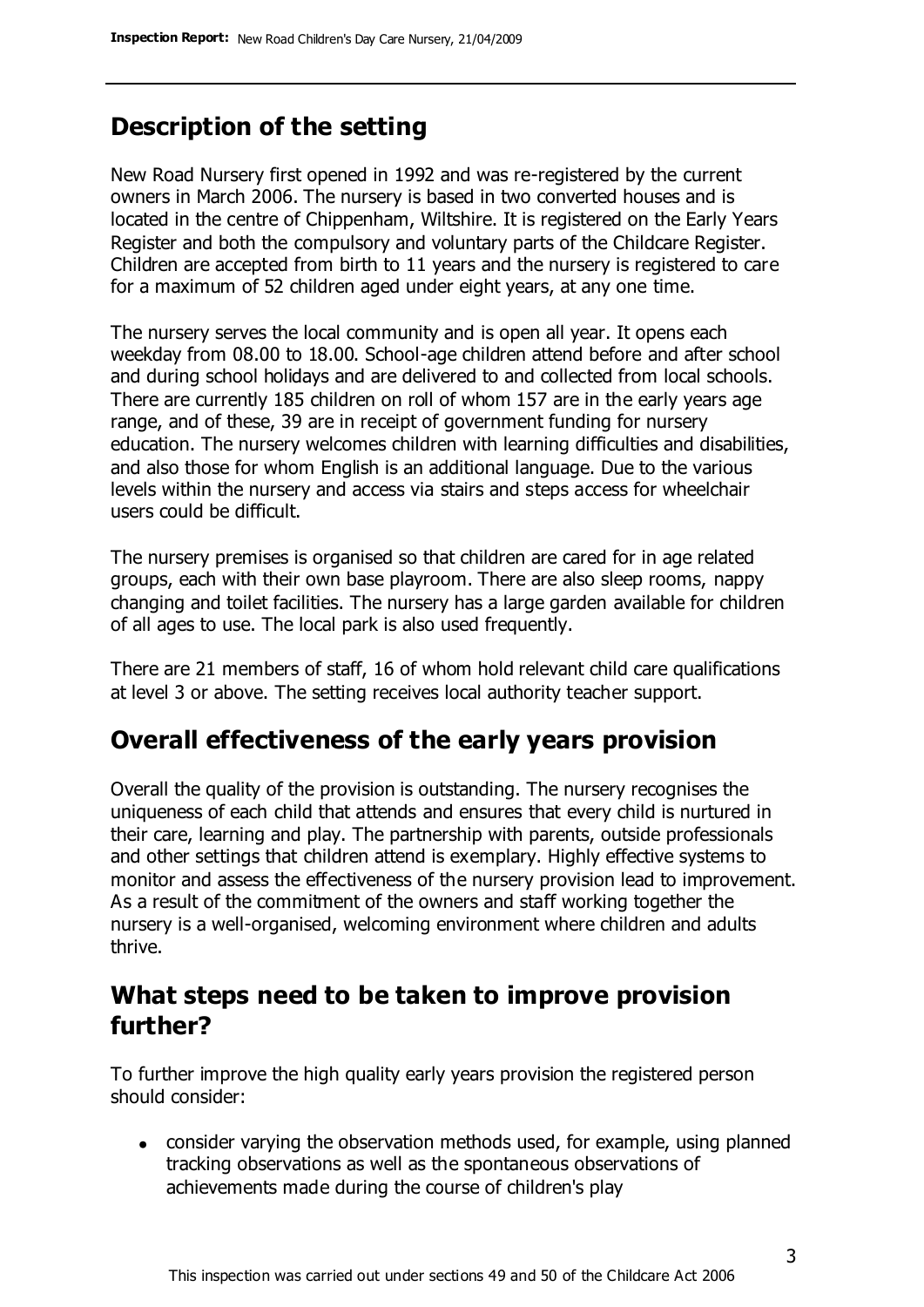## **The leadership and management of the early years provision**

The owners and managers have exceptionally high aspirations for quality which is evident through ongoing improvement. All staff, parents and children are actively encouraged to play a part in the nursery's self-evaluation. Together they identify areas for improvement and draw up action plans which are then implemented. The owners are creative in the methods used to encourage this; for example, all those involved in the nursery have had the opportunity to indicate what equipment and activities they would like to see offered in the garden to extend the already very good range of activities available. A picture board displaying ideas and stickers to mark choices represents this well. The partnership with parents is exemplary and is integral to the provision for children's learning, development and welfare. Two-way communication is initiated from the first contact and the children's key persons make themselves available to talk to parents when they deliver or collect their children. Parents' evenings are held providing an opportunity to discuss children's progress and share information about children's interests and ideas for further development. If parents cannot attend alternative arrangements are made so that all parents have information sharing opportunities. Parents are encouraged to contribute to children's 'learning journeys', noting achievements on 'wow' forms that are added to individual records. Newsletters, email correspondence and the nursery website help parents to stay up to date with what is happening in the nursery. Questionnaires are used to get parent feedback and the active parent group serves to represent nursery parents and to work with the owners and staff to reflect upon practice.

The nursery's key carer system works very well in practice. The number of key carers that children have within their time at nursery are kept to a minimum and at times of transition between groups and moving on to different settings great care is given to ensure that children receive support from their key carers to help them to settle and minimise any anxiety children may have. Transition books showing photographs of where children will be moving on to are routinely used as part of offering reassurance to children at transition. Parents can also take these books home to help their children prepare for the change. Strong partnerships are developed with the schools that children transfer to and also other settings involved in children's care.

All practitioners demonstrate a very good knowledge of the Early Years Foundation Stage (EYFS) and use this knowledge to plan an exciting range of play and learning opportunities, indoors and outdoors for children of all ages. As a result children make excellent progress in relation to their different starting points. Inclusion is fostered impressively ensuring that all children receive appropriate support. The environment and activities are adapted as necessary to ensure that all children are fully included. Positive images adorn the walls and children are helped to value diversity.

Comprehensive records, policies and procedures are maintained and these serve to ensure effective management of the provision and positive outcomes for children. Rigorous processes are used for recruitment and to ensure the ongoing suitability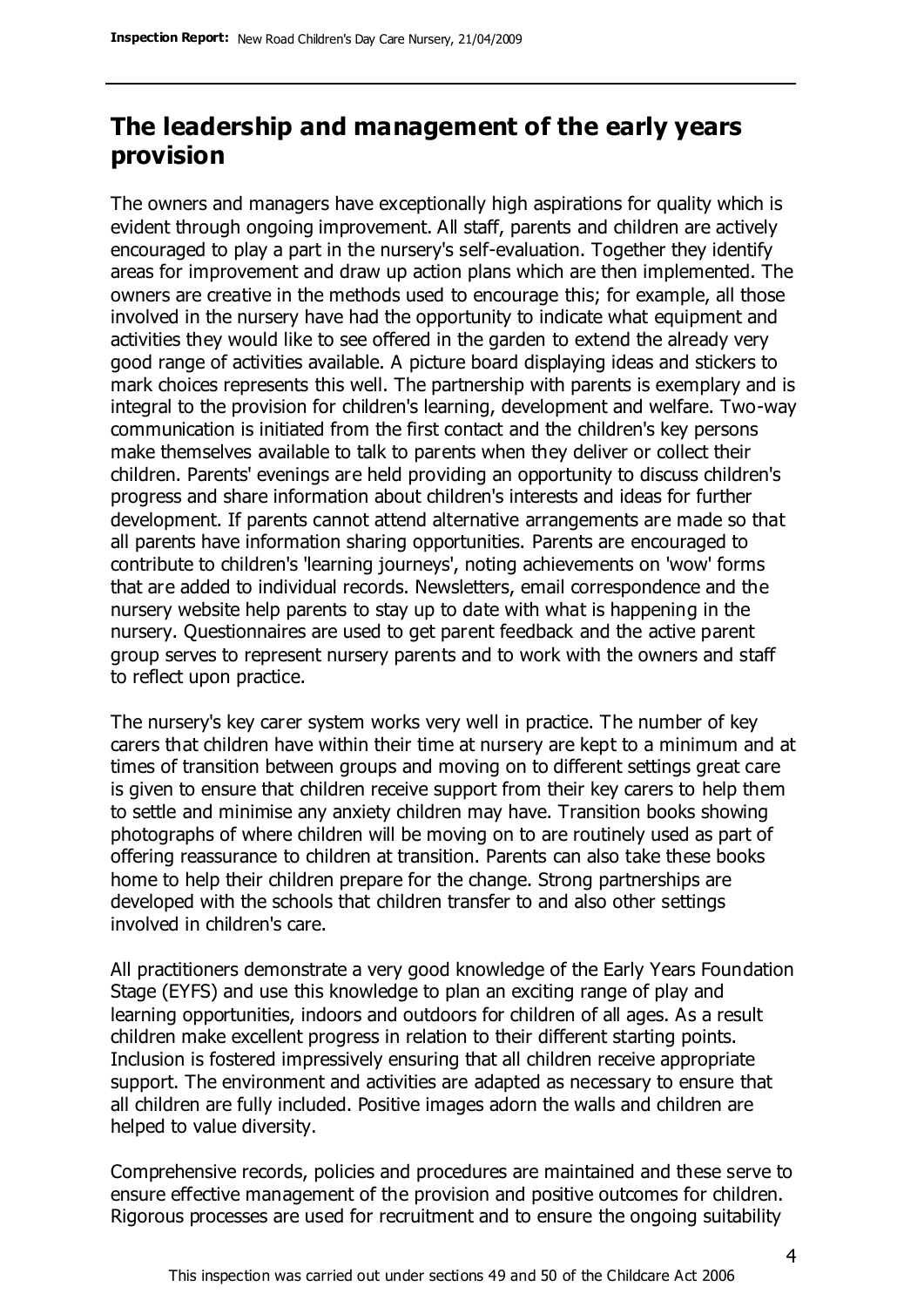of staff. Staff embrace training opportunities and are well supported in their personal development by the owners. Staff are encouraged to attend training workshops and to cascade knowledge gained with their colleagues. The nursery owners play an active role in the nursery, working effectively with the managers to monitor practice within the nursery. They are on hand to support staff as necessary and have developed very positive relationships with all staff, parents and children.

All staff understand their role in safeguarding and risk assessment and supervise children closely to keep them safe without inhibiting children's play and exploration. The safety challenges presented by the layout of premises are overcome successfully. Staff and children are fully aware of the procedures in place to keep them safe in the rooms, garden and when moving between areas.

## **The quality and standards of the early years provision**

The children make significant gains in their learning. This can be attributed to the care and dedication of the owners and staff. Effective planning provides an excellent balance of purposeful play indoors and outdoors and also a balance between adult led and child initiated activities. Spontaneous observations of children at play identify children's interests and abilities. Clear records of progress are recorded in children's individual learning journeys. Information gathered through observation is used effectively to ensure that future plans build on what children already know and can do. In this way staff know how to support or challenge each child helping them to progress.

Children relish their time at nursery. They are settled, very happy and have developed excellent relationships with their key carers and other adults in the nursery. The nursery atmosphere is a lively happy one, with lots of laughter to be heard and smiles of enjoyment seen. All children are fully included. Children with learning difficulties and disabilities receive extremely good support, with excellent partnership working to ensure that they achieve in their learning and development. The nursery staff know all of the children and their families well and this knowledge is used to enhance children's nursery experiences. They are aware of children's cultural and ethnic backgrounds and their particular interests. Discussion with parents provides information about family experiences that can be linked to individual activity plans, building upon these experiences or interests.

Babies receive sensitive care that responds to their growing understanding and emotional needs. They gain confidence to explore and investigate their environment knowing that staff are on hand to offer reassurance and support as required. They are offered a wide variety of experiences which involve all the senses, encourages learning and an interest in the environment. They are taken out into the nursery garden where they not only watch the older children at play but are also able to roll, stretch and crawl, and practise their developing walking skills. Large canvas sails provide shade and protection in inclement weather ensuring that children of all ages get plenty of fresh air and exercise. An impressive range of resources are readily available outdoors and others are taken from indoors to extend the range of activities available. The children dressed in all-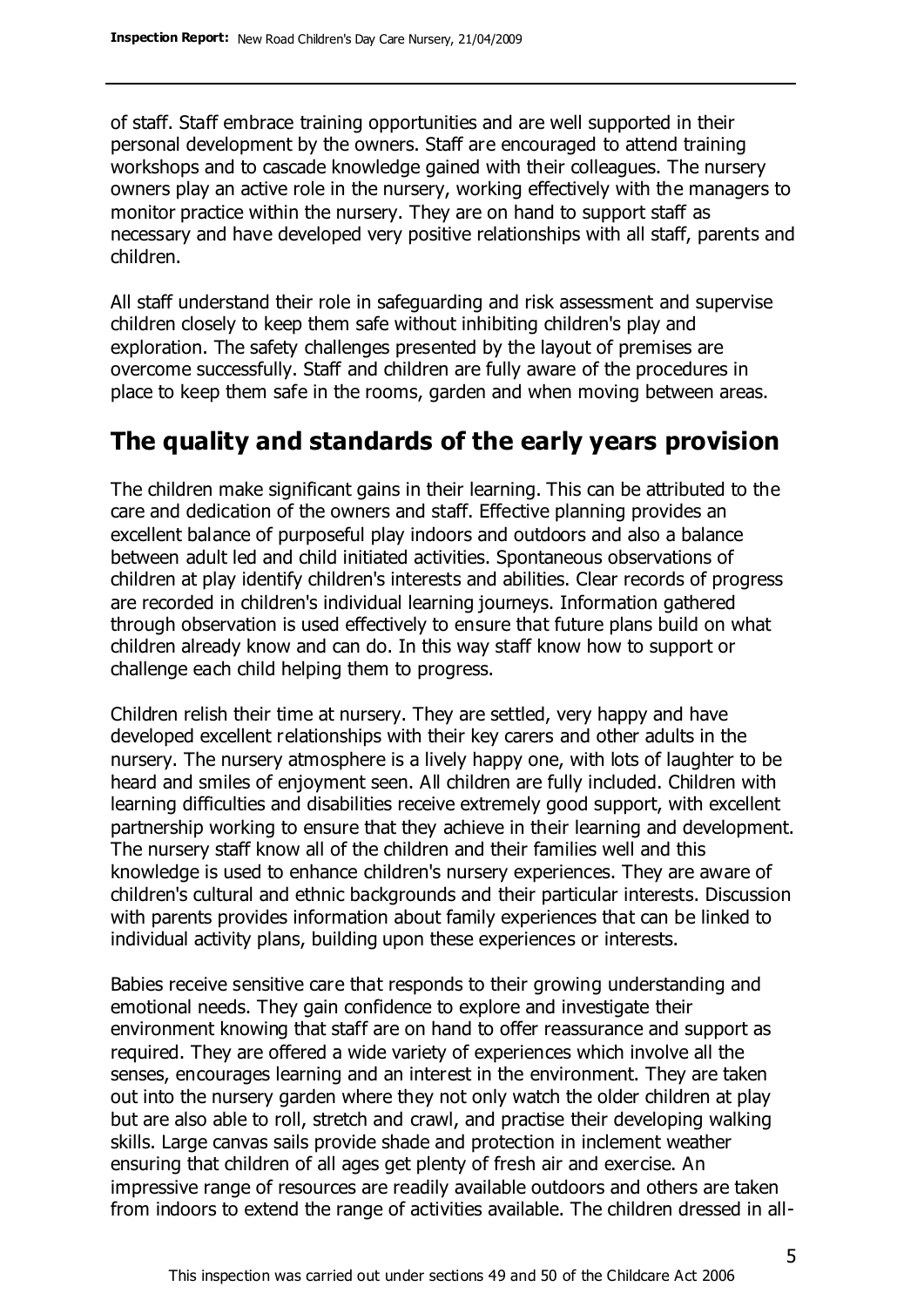in-one suits and 'wellies' excitedly go outdoors. The two-year-olds are keen to say 'hello' to the guinea pigs, 'Curly' and 'Wurly' on route to the playground area. In the playground area children engage in role play using the play house, dressing up clothes and resources; they pedal and propel wheeled toys; construct or choose quieter activities that they select and take to use on rugs set out. Painting the walls, fence and ground with water are a popular activity choice. The children undertake gardening activities in the various growing areas around the garden. For example, a group of four-year-olds plant vegetable seeds with a visiting parent and member of staff. They talk about vegetables they like and about plant growth and care.

Children learn healthy habits and develop an understanding of dangers and how to stay safe. They enjoy fresh fruit snacks and nutritious meals prepared by the friendly nursery cook who they hear cheerfully singing as she prepares their meals. Children learn about germs and how routines such as washing their hands before they eat or do cooking activities help to keep them healthy. Staff help the children to learn about safety by explaining risks and how to protect themselves. Children follow instruction very well. From a very young age children learn to negotiate the flights of stairs within the nursery safely. Fire drills are carried out regularly to familiarise children with emergency evacuation procedures. Children also learn road safety during visits into the local community and they behave well when travelling on public transport.

Children relate well to their peers and enjoy one another's company. They work independently and with others and learn to respect one another. The children are encouraged to be active learners and creative critical thinkers. They make choices in their play and throughout the nursery children can access resources for themselves from accessible storage. This encourages exploration and enables children to select activities or extend activities as they wish. Children develop a strong sense of self and learn to express their feelings and wishes. Staff are responsive to baby babbles and gestures and show a genuine interest in what the babies are trying to communicate. Baby signing is also frequently used to encourage communication. Children join in songs and rhymes and enjoy books that they look at on their own or share with others. They listen intently to stories read by adults and request favourite stories frequently. Older children also like to re-tell stories and have recreated stories they have heard through craft work and drawing.

All six areas of learning are successfully promoted throughout the nursery. Children are motivated to learn by the enthusiastic staff and because activities offered are interesting and fun. They are encouraged to problem solve during the course of their play and demonstrate competence in their mathematical development. The three and four-year-olds are proficient computer users; many are able to start-up the computers, complete computer programmes unaided and are even keen to help others to develop their computer skills. Younger children can operate simple equipment, for example they switch the play vacuum cleaner on and off and operate the various features on activity toys. Mark making materials and creative play resources are readily available. Many three and four-year-olds draw with control and can write their own name. Children's creativity is encouraged. If children wish to deviate from the aims of adult-led activities they can do so, using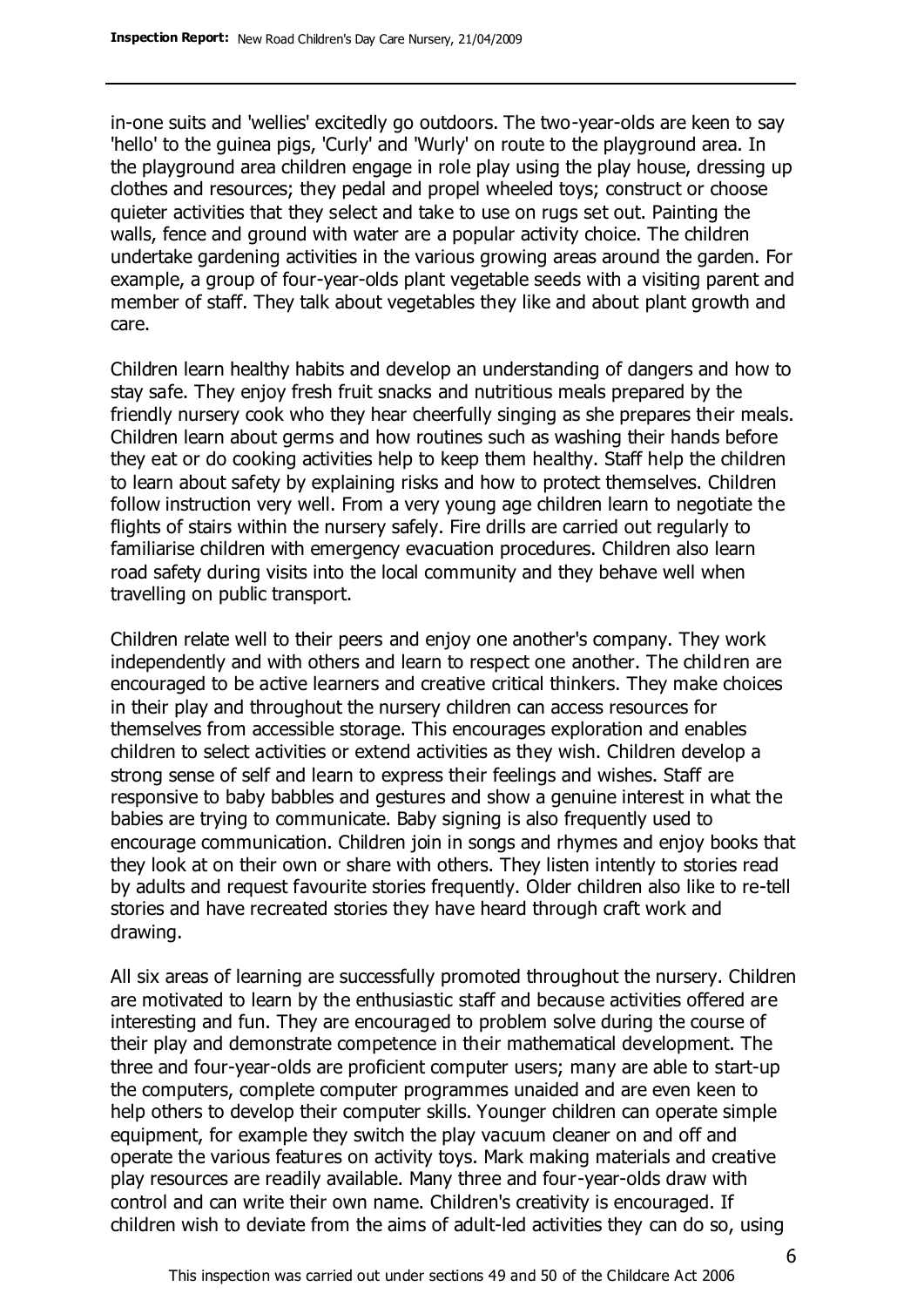their own ideas.

Staff embrace the resources that the local environment and community provides. For example, Chinese New Year is celebrated in partnership with the local Chinese restaurant and the children's Chinese dragon parade is appreciated by passers-by. A group of older children took a bus ride to a nearby village to seek out the scarecrows that the villagers had made and displayed around the village and enjoyed a picnic whilst there. Visits to the local park are regular events. Parents' skills and work experience are also used to extend children's learning experiences. For example, a parent visited with new born rabbits and a vet has visited.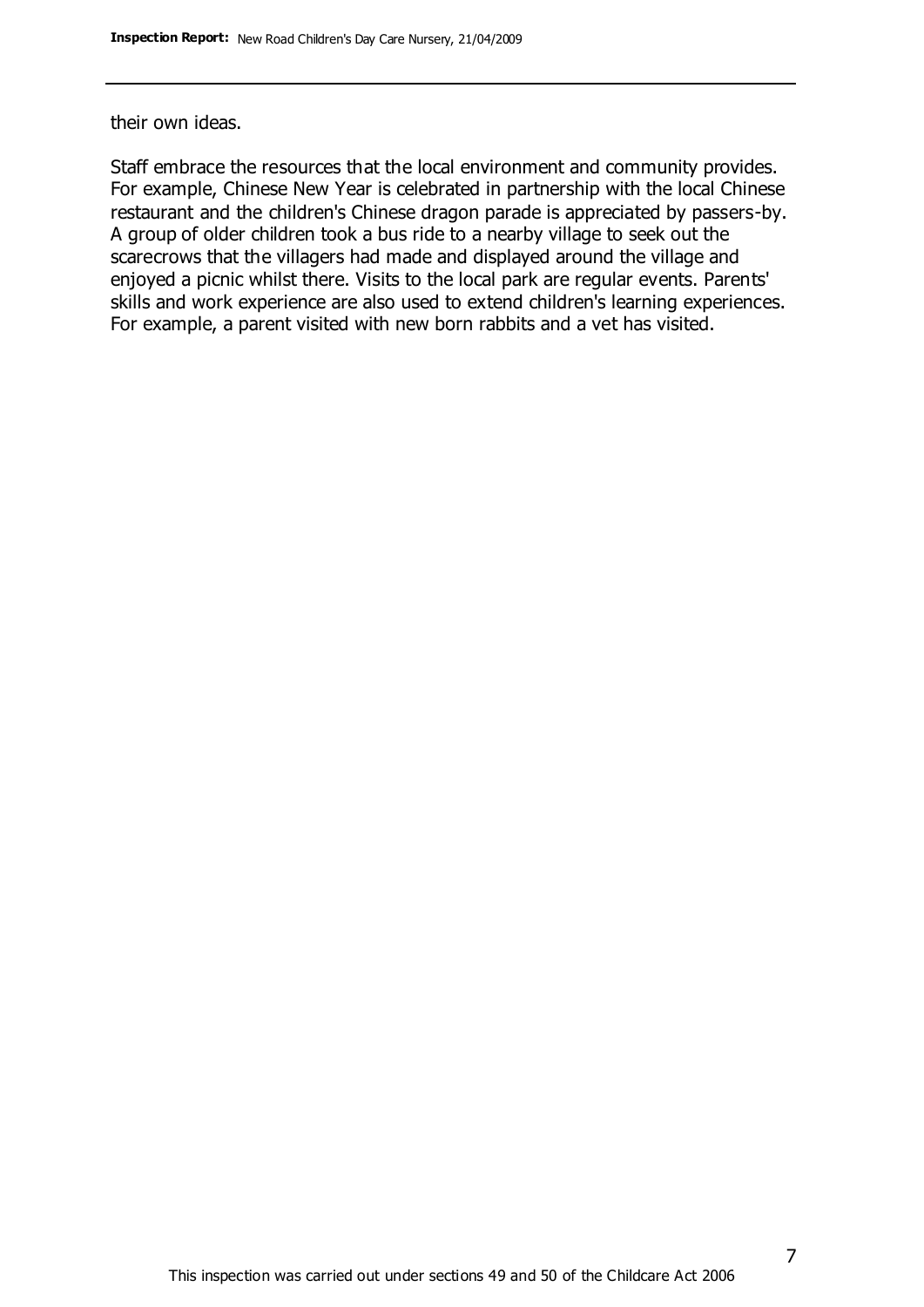# **Annex A: record of inspection judgements**

#### **The key inspection judgements and what they mean**

Grade 1 is Outstanding: this aspect of the provision is of exceptionally high quality Grade 2 is Good: this aspect of the provision is strong Grade 3 is Satisfactory: this aspect of the provision is sound Grade 4 is Inadequate: this aspect of the provision is not good enough

#### **Overall effectiveness**

| How effective is the provision in meeting the needs<br>of children in the Early Years Foundation Stage? |  |
|---------------------------------------------------------------------------------------------------------|--|
| How well does the provision promote inclusive practice?                                                 |  |
| The capacity of the provision to maintain continuous                                                    |  |
| improvement.                                                                                            |  |

#### **Leadership and management**

| How effectively is provision in the Early Years               |  |
|---------------------------------------------------------------|--|
| <b>Foundation Stage led and managed?</b>                      |  |
| How effective is the setting's self-evaluation, including the |  |
| steps taken to promote improvement?                           |  |
| How well does the setting work in partnership with parents    |  |
| and others?                                                   |  |
| How well are children safequarded?                            |  |

#### **Quality and standards**

| How effectively are children in the Early Years<br><b>Foundation Stage helped to learn and develop?</b> |  |
|---------------------------------------------------------------------------------------------------------|--|
| How effectively is the welfare of children in the Early                                                 |  |
| <b>Years Foundation Stage promoted?</b>                                                                 |  |
| How well are children helped to stay safe?                                                              |  |
| How well are children helped to be healthy?                                                             |  |
| How well are children helped to enjoy and achieve?                                                      |  |
| How well are children helped to make a positive                                                         |  |
| contribution?                                                                                           |  |
| How well are children helped develop skills that will                                                   |  |
| contribute to their future economic well-being?                                                         |  |

Any complaints about the inspection or report should be made following the procedures set out in the guidance available from Ofsted's website: www.ofsted.gov.uk